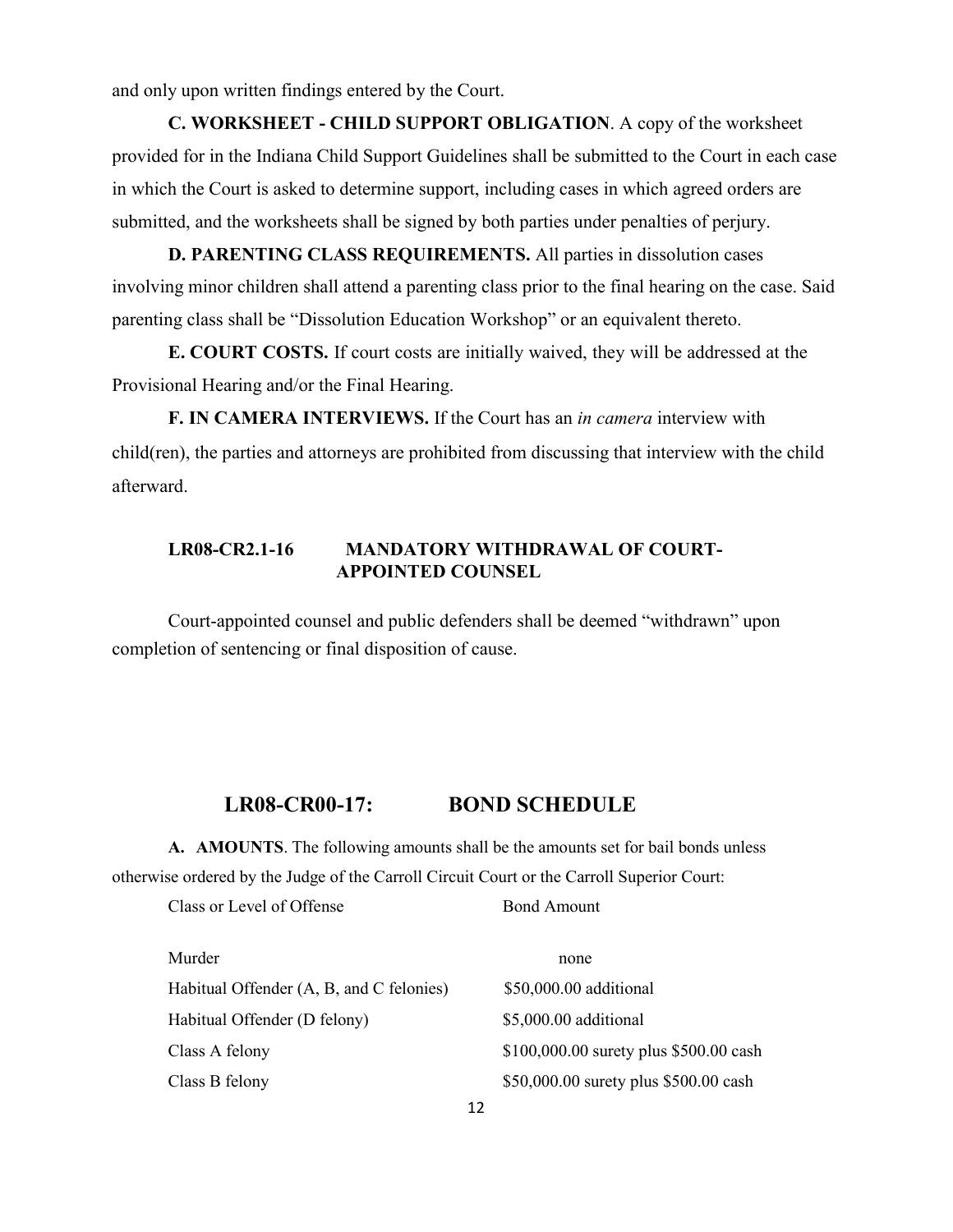| Class C felony      | \$10,000.00 surety plus \$500.00 cash    |
|---------------------|------------------------------------------|
| Class D felony      | \$5,000.00 surety or \$500.00 cash       |
| Class A misdemeanor | \$3,000.00 surety or \$300.00 cash       |
| Class B misdemeanor | \$1,500.00 surety or \$150.00 cash       |
| Class C misdemeanor | \$1,000.00 surety or \$100.00 cash       |
| Level 1 Felony      | \$100,000 with ten $(10\%)$ cash allowed |
| Level 2 Felony      | $$75,000$ with ten $(10\%)$ cash allowed |
| Level 3 Felony      | \$50,000 with ten $(10\%)$ cash allowed  |
| Level 4 Felony      | \$25,000 with ten $(10\%)$ cash allowed  |
| Level 5 Felony      | $$10,000$ with ten $(10\%)$ cash allowed |
| Level 6 Felony      | \$5,000 with ten $(10\%)$ cash allowed   |
| Class A Misdemeanor | \$3,000 with ten $(10\%)$ cash allowed   |
| Class B Misdemeanor | \$1,500 with ten $(10\%)$ cash allowed   |
| Class C Misdemeanor | \$1,000 with ten $(10\%)$ cash allowed   |

Alleged Habitual Offender charged with

Alleged Habitual Vehicular

Murder or Level 1-4 Felony Additional \$50,000 cash or corporate surety Level 5 - 6 Felony Additional \$10,000 cash or corporate surety

Substance Offender Additional \$10,000 cash or corporate surety

## **EXCEPTIONS TO SCHEDULE**

A. **MULTIPLE CHARGES**. If an arrest is made on more than one charge and there has been no prior judicial determination of bail, bond shall be posted on the most serious charge only. If the listed bond amount is inappropriate under the circumstances, the Prosecuting Attorney shall bring such circumstances to the attention of the court by written or oral motion.

B. **ARRESTING OFFICER AFFIDAVIT TO DISALLOW BOND**. In the event that the arresting officer believes that the above schedule is not appropriate for a specific arrest based upon facts known to the officer or surrounding circumstances, the officer may complete an